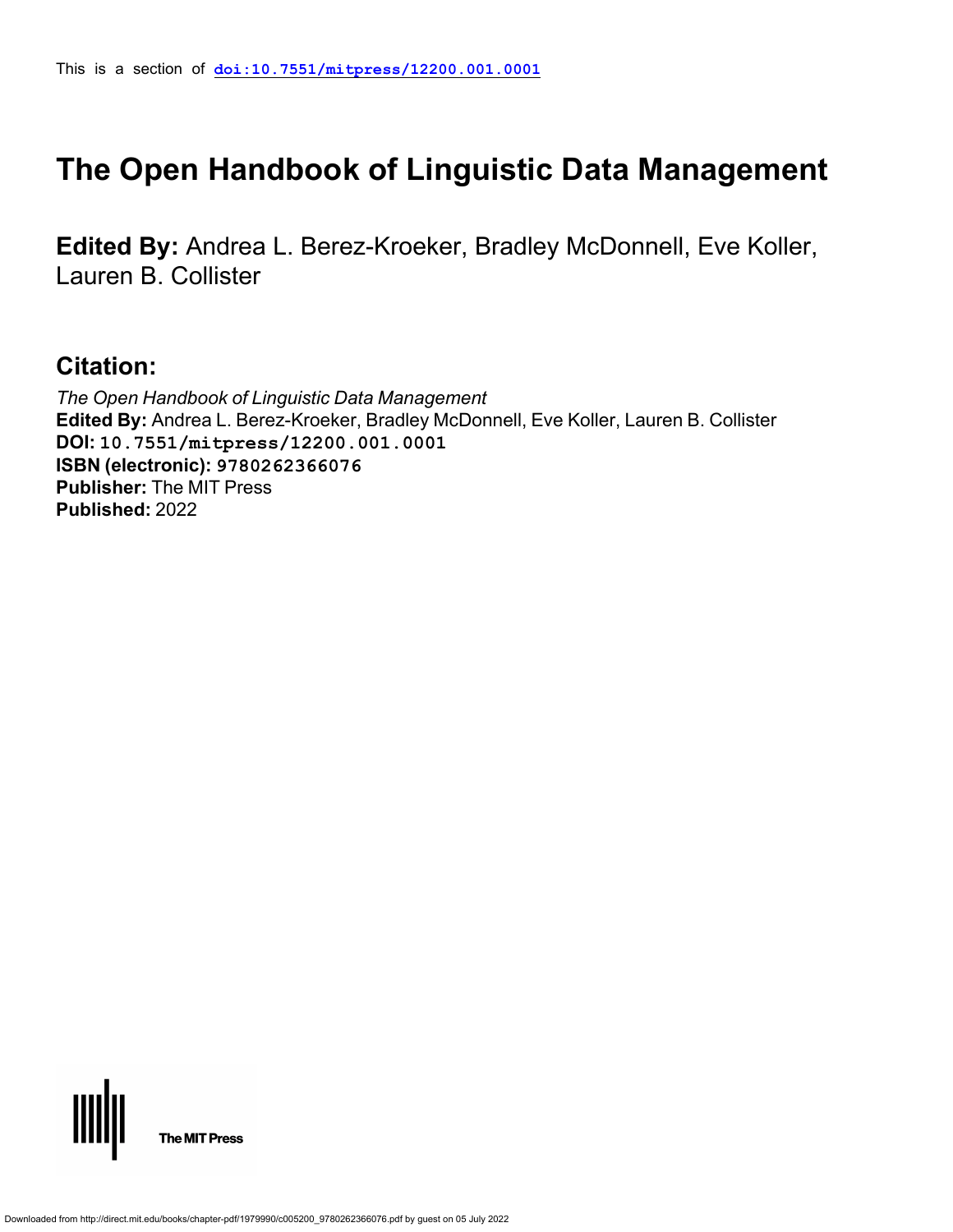# **6 Transforming Data**

**Na-Rae Han**

# **1 Introduction**

Data rarely come in a readily usable form. From the moment they are sourced to the end point when they are published or archived for long-term storage, they typically undergo many stages of transformation. Throughout the life cycle, it is up to the data practitioners—creators, end users, and anyone who processes data in any manner—to ensure its integrity by tightly controlling the four main outcomes of a transformative operation—*transliteration*, *loss*, *augmentation*, and *corruption* of information—all the while maintaining reversibility through judicious employment of version control. This chapter presents an overview of considerations going into planning and managing data transformation processes as well as recommended tools and best practices. Of the two main forms of linguistic data—textual and audiovisual—the chapter will largely focus on the former.

#### **2 Why transform data**

There are several use cases in which the need for data transformation may arise. A research project may begin with a targeted data collection effort—fieldwork, surveys, elicitation, and more; the resultant data will then go through the usual process of organization, cleanup, and transformation in the course of the intended research activity. Further polishing and documentation may also be applied in preparation for its ultimate publication to accompany the research output.<sup>1</sup>

Another frequent scenario starts with a published data set. Adopting such data to use in one's research project will often require conversion or reformatting of data files as the very first step, as each software platform is typically designed to work with certain types of input. Data transformation in this case is conducted primarily

with the purpose of producing intermediate forms that can then be passed to a data analysis platform of choice. In this scenario, data transformation is performed for personal use on an as-needed basis.

In this last and increasingly common scenario, proliferation of digital text has enabled linguists to adopt a *data*  science<sup>2</sup> approach through which spontaneously occurring instances of language are harvested and repurposed for linguistic research. These data sources' native formats are often ill-suited for the purpose of data exchange and analysis and hence will require conversion. For example, web contents are usually encoded as HTML,<sup>3</sup> and text documents typically exist as word-processed formats such as Microsoft Word or PDF: their proprietary nature and/or heavy presence of stylistic elements mean the linguistic content contained within are not readily processable as *data*. In addition, these types of "data in the wild" are notoriously noisy and will necessitate multiple steps of cleaning and transformation before they can be utilized in scholarly research. With appropriate copyright clearance and redaction of personal information, it may then be published and shared with scholarly communities at large, the original language community, and a wider public (see Collister, chapter 9, this volume).

# **3 What's transformed: Form vs. information content**

Data as stored in their electronic form are binary sequences of 0s and 1s, where there is no distinction between form and content. On a higher level, however, it makes a conceptual sense to draw a principled distinction between transformation's two main targets—*form* and *information content* of data.

The issues surrounding file storage mostly concern the *form* of data. Examples include conversion between DOSformat and Unix-format text files, and character-encoding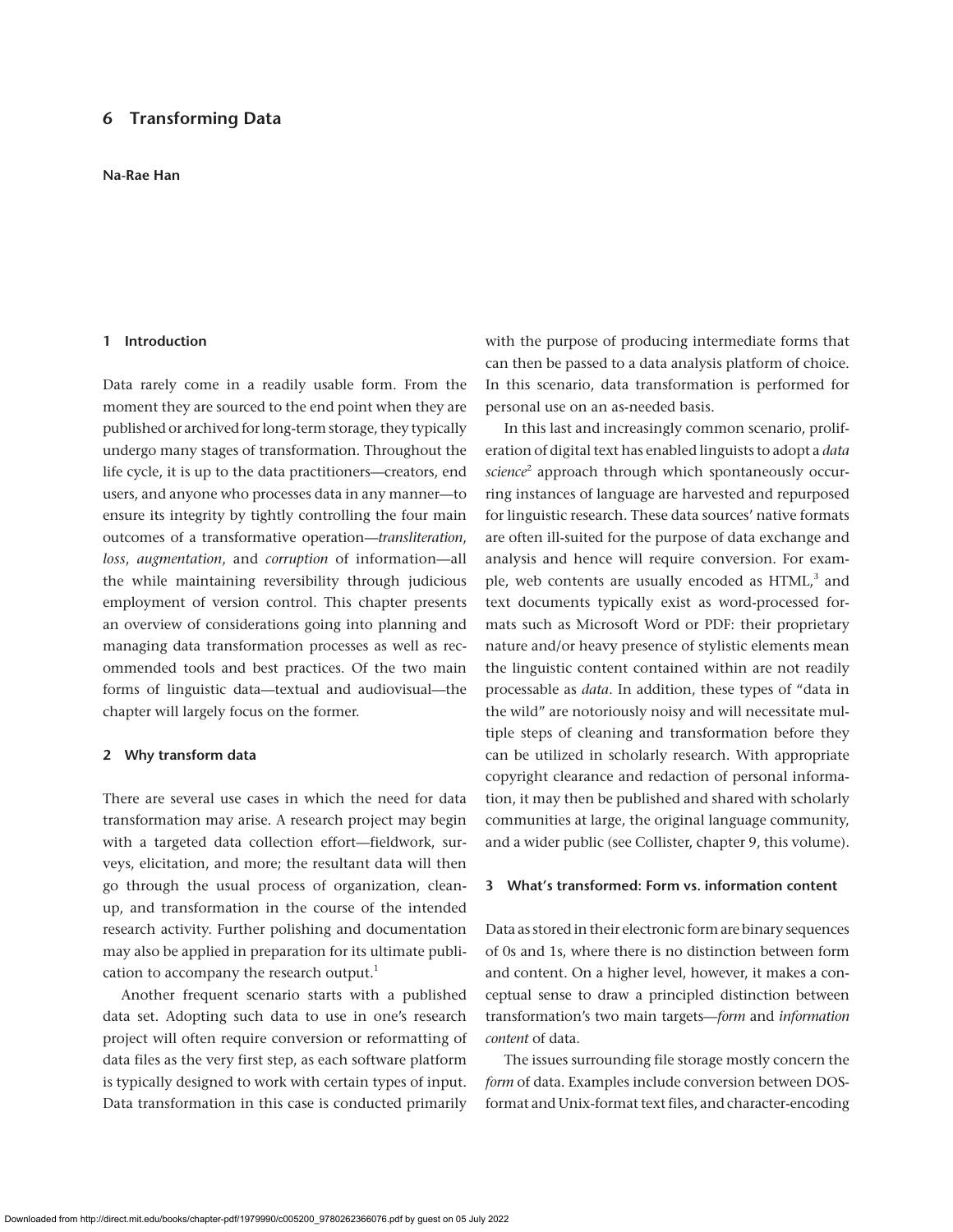conversion between, say, ASCII and eight-bit Unicode transformation format (UTF-8). To a limited extent, conversion from a proprietary format such as Microsoft Excel workbook (.xlsx file extension) or Microsoft Word (.docx) into a portable, open standards such as comma-separated values (CSV, .csv file extension) or a plain text file (.txt) can be thought of as a matter of form only. With such formfocused transformation, the intent on information content is, invariably, *preservation*: relevant operations are done in a way that no information content is lost during the process, and any loss of information, if unavoidable, must be minimized, controlled, and remedied. Note that conversion from proprietary formats such as Microsoft Word or Excel is fundamentally not lossless and will incur removal of typesetting references such as paragraph formatting and font sizes. Loss of these data bits, unless they encode linguistically relevant information,<sup>4</sup> is something that is desired and intended as part of a transformation process.

Beyond individual files, a data set involving multiple files and directories may need reorganization, especially during a development cycle. Renaming of files and directories, creation or removal of directory structures, and moving of files are common tasks; furthermore, multiple files may need to be joined into one, or a single file may need splitting. At first these operations may seem to only concern the form of the data, but they in fact tend to be prompted by a need to address deeper, often implicit, central parameters of a given data set, which is to say they hinge crucially on the *metadata* aspect of data content. Consider, for example, how positive and negative movie reviews may be segregated into two folders named "neg" and "pos" and how file names often bear extralinguistic information such as a language user's gender and types of elicitation tasks. File and directory structures are often co-opted this way as the principal means to encode the key dimensions of a data set. When files and directories undergo reorganization, these crucial bits of information will need to be preserved and encoded in some other, improved, way. Undertaking such an overhaul, then, must be preceded by a careful reflection on the purpose and design of the data set at hand. Also important is compliance with best practices and data management principles shared by the research community at large; Corti et al. (2019) and Mattern (chapter 5, this volume) provide in-depth recommendations on this very topic.

Turning now to the effect of data transformation on information content, let us distinguish its four main outcomes: *transliteration*, *loss*, *augmentation*, and *corruption* of information. *Information* in this regard does not narrowly refer to literal symbols, tokens, or values but should be understood broadly as *meaningful distinction* as present in the data.

- 1. *Transliteration* occurs when the information contained within data is converted to its isomorphic counterpart. The source and the target will have oneto-one mapping, and as a result no information is gained or lost through the process. An important corollary is that the output of transliteration can always be transformed back to its original form. At the file level, certain format conversions can be conducted in this fashion, such as one between CSV and tabseparated values (TSV). Closer to the actual content of data, relabeling a closed set of attributes can be done in an isomorphic manner: converting integer labels "1-2-3" to string-based and more descriptive "lowmedium-high" is a simple example. A more complex case might involve, say, converting raw frequency counts of words into a more relative measure such as the per-million frequency count: this process is considered transliteration as long as the total word count that forms the basis of the latter figure stays known, thereby ensuring recoverability of the former, original raw counts.
- 2. *Loss* refers to loss of immaterial information that was managed in a purposeful manner; it can therefore be thought of as more of "trimming" or "simplification." There are a few reasons why one would implement loss of information. The first is to increase internal *consistency* of information: mapping an open set of attribute values into a closed set will necessarily incur loss of information but hopefully of the spurious kind only, which leads to increased data-internal consistency. The second reason is to increase information *density*: language data pulled directly from authentic communication streams will be saddled with vast amounts of noise and clutter, which then will need to be pruned to bring the main purpose of the data set into a sharper relief. Another is *redaction*: naturally occurring data may contain sensitive and private information that should be purged before publication.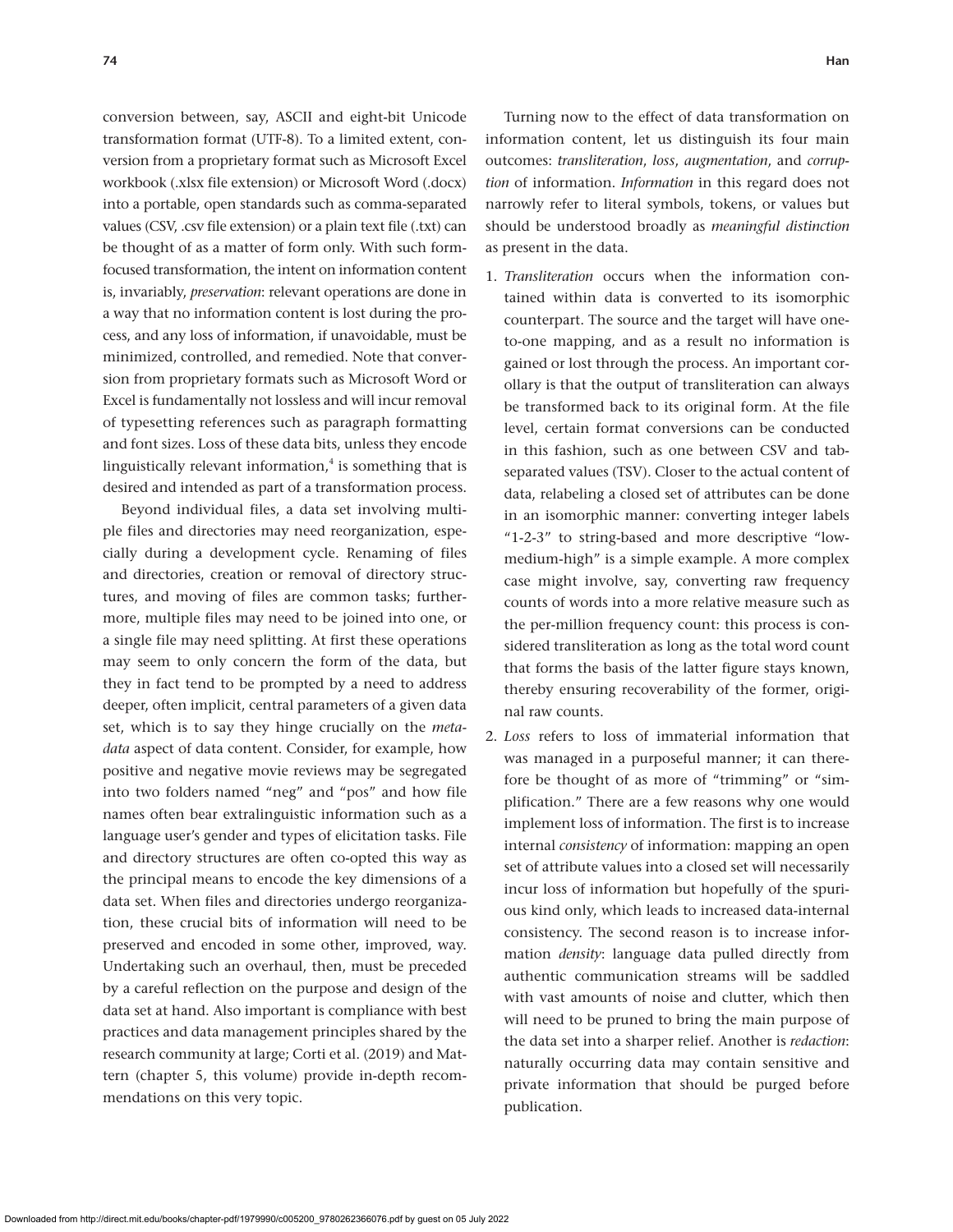- 3. *Augmentation* occurs when new information is added into a data set from a secondary data source. The new knowledge can consist of a layer of linguistic interpretation, commonly referred to as annotation: it can be added via manual annotation done by humans, or through the use of automated natural language processing tools. Producing and then incorporating various types of standard measurement is another way; merging in information culled from a static, published data source is yet another. When managed right, augmentation can be an excellent way to increase utility of a data set.
- 4. *Corruption* occurs with *unintended loss* of *meaningful* information that was present in the original data. A failed attempt at encoding conversion may leave an entire data file unusable; a poorly managed transformation operation may accidentally erase a meaningful distinction contained in the source data. Corruption may also occur in the course of adding *new* information, when such a process leads to introduction of unreliable or even false distinctions that are taken as legitimate or slip in unnoticed as a by-product. In other words, newly added knowledge that is low in fidelity is more of a detriment, even an element of corruption, than an improvement to a data set.

When managing a data transformation project, it is imperative to vigilantly ward off corruption as an unintended consequence while maintaining a cleareyed approach to the desired outcomes of transliteration, loss, and augmentation. These three modes must also be isolated from each other: a single processing step should identify one of the three as its target outcome and execute it with precision. Versioning likewise should be conducted in-step; data versions that are associated with a clearly delineated set of changes that neatly align with the three modes of transformation will facilitate their management. One key consideration is that these operations must be kept reversible through stages of transformation, for which employment of popular version control systems such as Git becomes paramount.

#### **4 Transformation operations in depth**

This section presents an in-depth look at many commonly used transformation operations.

## **4.1 File format conversion**

Electronic documents come in many different formats, which are signaled by file name extensions such as .docx, .xlsx, .pdf, .html, .xml, .json, and so forth (see table 6.1 for detailed specifications). These formats reflect their origin as digital content: for instance, student writings typically come in the Microsoft Word format, and scraped web documents will likely be in HTML. These formats will then need to be converted into those that are more suited to the purpose of data analysis and, further, data exchange (Austin 2006; Bird & Simmons 2003). The first essential consideration in this process is that of proprietary versus open-standard formats. Proprietary formats such as Microsoft Word and Excel are not accessible without a paid software license, and they are not machine-readable through industry-standard computational platforms, which make them particularly ill-suited in a data processing context. Their ownership by private companies also means long-term accessibility is far from guaranteed. It is therefore imperative that such files be converted and saved as formats with wider utility, such as XML, plain text files, or CSV files. Table 6.1 summarizes popular file formats for textual data.

The ultimate choice of a data file's format hinges on the natural organization of the information it carries. In general, CSV is well established as the standard format of choice for tabular data consisting of columns and rows of records; the plain text format with the .txt extension is best for a large number of flat-structured texts that are individually too long to store as a single column value in a tabular structure; hierarchically structured textual data, especially those with annotation, will find a best fit in XML.

Whatever the end choice, it is important to understand that these optimal data-exchange file formats are all essentially plain text files. While truly plain text files, by convention given the .txt extension, are understood to be a piece of continuous text, other formats such as CSV, TSV, XML, and JavaScript Object Notation (JSON) are merely an extension where a predefined set of reserved characters (e.g., "," in CSV and " $\t t$ " in TSV acting as column separators) or a sequence of characters  $(e.g., < ... > in$ XML that acts as markup tags) are designated as formatting constructs and keywords. Applications specializing in these formats are able to open the files, parse the formatting constructs and contents into appropriate data structures, and present a rendered view, along with functions through which an end user can manipulate the data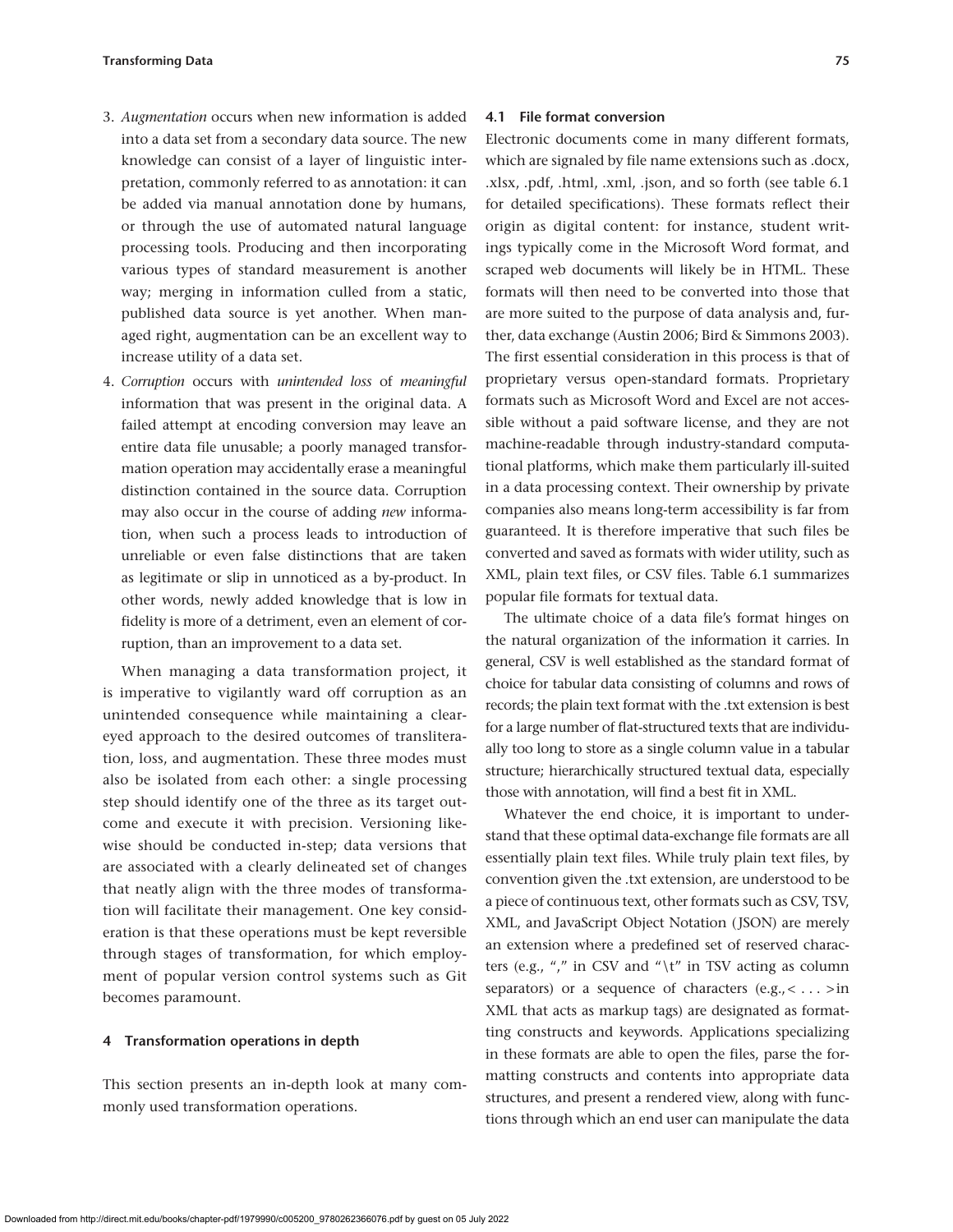| Extension   | File format description                                             | Plain-text format? | Suitable for data exchange?                                          | Recommendation                                       |
|-------------|---------------------------------------------------------------------|--------------------|----------------------------------------------------------------------|------------------------------------------------------|
| .doc, .docx | Microsoft Word files                                                | N <sub>o</sub>     | No; proprietary file format                                          | Convert to XML or plain text                         |
| xls, xlsx.  | Microsoft Excel spreadsheet<br>files                                | No                 | No; proprietary file format                                          | Convert to CSV or TSV                                |
| .csv        | Comma-separated values                                              | Yes                | Yes                                                                  |                                                      |
| .tsv        | Tab-separated values                                                | Yes                | Yes                                                                  |                                                      |
| .pdf        | Portable Document Format,<br>developed by Adobe                     | N <sub>0</sub>     | No; while not proprietary,<br>contains non-textual<br>elements       | Convert to XML or plain<br>text                      |
| .xml        | Extensible Markup Language<br>with nested data structure            | Yes                | Yes                                                                  |                                                      |
| .html, .htm | HyperText Markup Language,<br>web pages                             | Yes                | No; typically contains<br>scripts and many web-<br>related code bits | Clean up scripts and other<br>extras; convert to XML |
| .md         | Markdown, essentially a<br>plain-text file with light<br>formatting | Yes                | No; contains formatting<br>information                               |                                                      |
| .json       | JavaScript Object Notation;<br>popular format in social<br>media    | Yes                | Yes                                                                  |                                                      |
| .txt        | Plain-text file                                                     | Yes                | Yes                                                                  |                                                      |

**Table 6.1** Common file formats and recommended conversions

content. But because these are still plain text files underneath, they can readily be opened and modified as such through simple text editors; in this type of interface, formatting constructs such as "," and "<" lose their specialcharacter status and are treated as literal characters like any other that can be freely edited. This brings the associated risk of accidentally damaging the all-important data structure of a file itself, but the upside is that this affords the end user the ultimate control over the file content.

In dealing with file formats, it is important to understand this duality of format-specific meta-characters. For instance, because the comma "," is a special delimiter character in CSV, *literal* tokens of comma as in "Blood, sweat, and tears" or "10,000,000" in a CSV file will somehow need to be discernable as such. How is this accomplished? There are a few standard approaches. One is to utilize the practice of *escaping*, where a single meta-character is designated with the function of turning literalness on and off. The backslash " $\gamma$ " is the most common such escape character. In CSV, hence, any instances of "," will be understood as a field delimiter except for those prefixed by " $\Upsilon$ " as in " $\Upsilon$ "; whitespace characters such as the newline and the tab characters

are commonly represented in an escaped form, as in the tab character "\t". In such schemes, a literal backslash is produced through self-escaping, that is, as " $\setminus$ ". Another common method is to turn on literalness within a certain scope: in some implementation of CSV, commas are understood to be literal when appearing inside a string sequence enclosed in a pair of double quotes  $($ "..."). Lastly, a literal version of a special character may be expressed as a designated code: in HTML, the literal versions of the less-than  $("<")$  and greater-than  $(">")$  characters are written as &1t; and > utilizing & and; which themselves are special characters in HTML. The ability to correctly recognize these elements and translate them accordingly is at the core of file format converters; however, having an overall understanding of this underlying principle comes in handy in occasional trouble shooting, often through the use of a text editor.

Embracing text editors as a go-to application in one's workflow is a hallmark of experienced data practitioners. Novices will find it tempting to retreat to the familiarity of Microsoft Word and Excel, which after all seem reasonably capable of importing, editing, and exporting back most of these formats. However, one should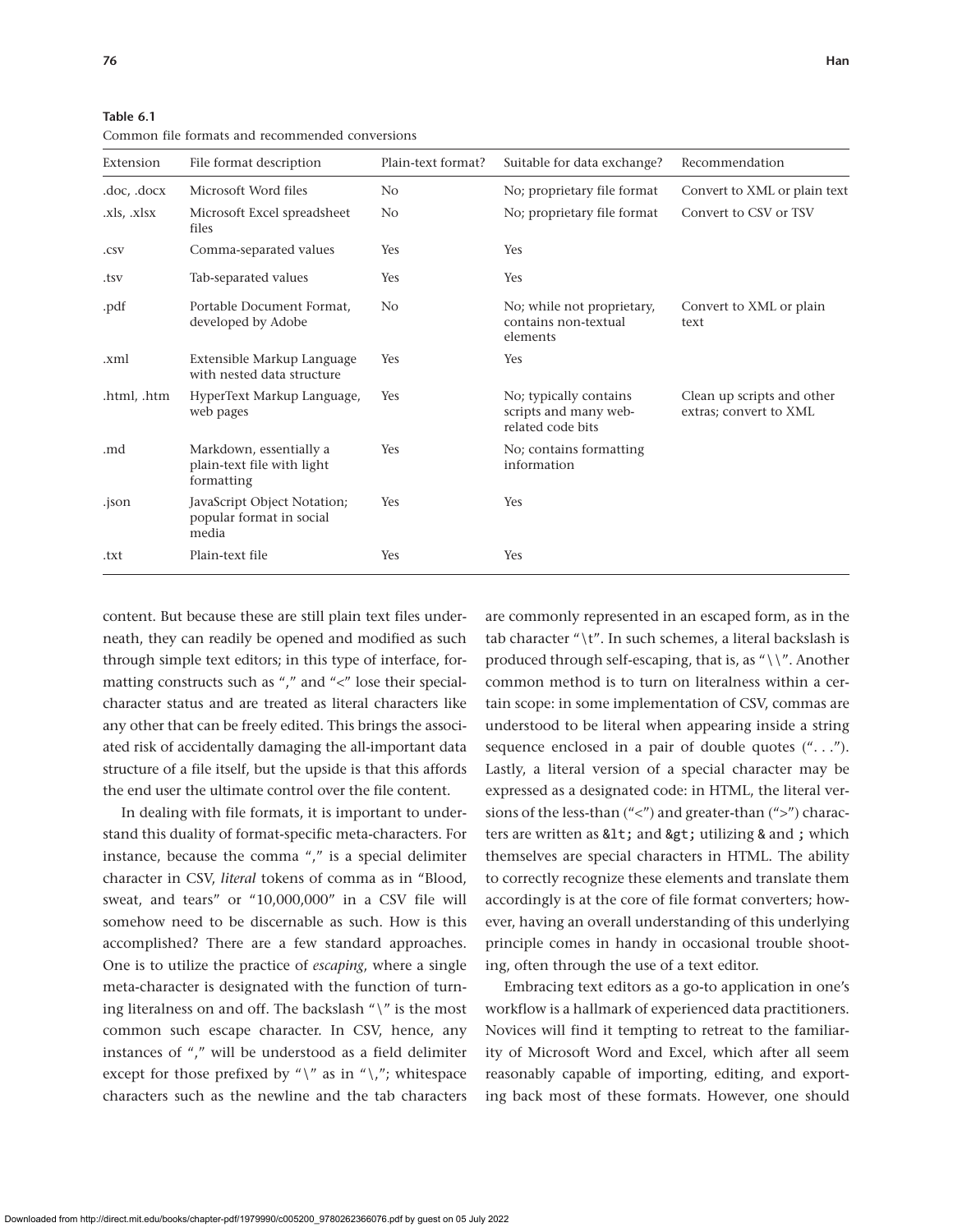consider the fact that these consumer-oriented applications are hobbled by their propensity for applying alterations without the user's knowledge (see section 6), with often fatal consequences to data integrity. Text editors, by contrast, take more principled and transparent approaches when it comes to file content manipulation and tend to give the end users explicit and finer control. There are many excellent text editors available, including Notepad $++^5$  (Windows), Sublime Text $^6$  (Mac), and Atom<sup>7</sup> (all platforms), that are recommended over the bare-bones text editors that come preinstalled in Windows 10 and the Mac OS operating systems.

Returning to the matter of conversion, how does one go about converting a file from one format to another? When dealing with only a handful of files, the simplest choice is manual export through the format's known native application. For example, Microsoft Word documents can be "saved as" XML or a plain text file; Excel likewise provides an option to save a workbook file as a CSV (.csv) file. Additionally, one may utilize third-party applications specializing in document conversion; Pandoc,<sup>8</sup> in particular, bills itself as a universal document converter and is capable of handling such diverse formats as Microsoft Word, Open Office, HTML, XML, and LaTeX. The sheer number of compatible formats seems impressive enough, but the true power of third-party tools such as Pandoc lies with their command-line capability: most can be called in a command-line interface along with optional parameters for fine-tuning, making it possible to automate conversion of a large number of files. As with any tools, though, conversion tools are not fail-proof and the end result will need careful inspection. We will return to command-line–based automation in section 5.1.

#### **4.2 Text files: Character encoding, line ending**

As we have seen, data-exchange file formats are fundamentally plain text files, for which one can identify two central issues—character encoding and line ending. Unicode (Unicode Consortium 2019) is gaining increasingly wide adoption as the universal character encoding standard, yet the reality is that text files still come in many different and often hard-to-detect character encodings. Unlike Linux and the Mac OS which use UTF-8, a subtype of Unicode, as the OS-default character set, Windows adopts non-Unicode character-encoding systems for its various language versions, which is a common

source of encoding conflict. For its English and Western language versions it uses a system called Windows-1252, also known as CP-1252 or ANSI (for American National Standards Institute). For the sake of cross-platform compatibility, text files should be encoded in Unicode whenever possible, in UTF-8 (a subtype of Unicode that uses eight bits as the minimum character width) or UTF-16 (same but uses sixteen bits as the minimum width).

One commonly encountered source of variability within Unicode encoding is what is known as the "byte order mark" or BOM, represented as a non-printing Unicode character code U+FEFF at the beginning of a file. Basically, BOMs work as a signature that specifies the encoding and byte order of a file to an application that reads it in. However, their presence or absence is something that is mandated by an individual application's protocol, which creates complications. The details surrounding BOM usage are highly technical, so let us simply make a note of a few fundamental issues here: (1) use of a BOM may be required at the protocol level adopted by a particular application, and (2) conversion therefore must be done with an application in mind, and finally (3) BOMs should be avoided to the extent possible. For further details, readers should consult the Unicode Consortium's standard document<sup>9</sup> and its frequently asked questions section on BOMs.<sup>10</sup>

The second important aspect of text file encoding is line ending, which again shows OS dependency. Historically Unix and Linux have used LF (line feed, a single " $\ln$ " character) to encode the end of a line, which the Mac OS has since adopted; Windows, on the other hand, uses CRLF (carriage return followed by line feed, encoded as a sequence of two characters " $\lceil \n\cdot \rceil$ "). This creates a fundamental dissonance between the two groups of operating systems regarding what exactly constitutes a line in a text file; a text file with " $\n\cdot$ " line breaks, when opened in a Windows application, may show up as a single continuous line of text without a break. Windows OS however is reportedly on track to increase compatibility with the Unix-style line breaks. Here, too, the recommendation is to adopt Unix-style LF line breaks, irrespective of the OS.

Further complicating the matter is the concept of *locale*, a set of system-wide parameters that defines the default language, country, regions, and other variations. The problem of default character encoding that we have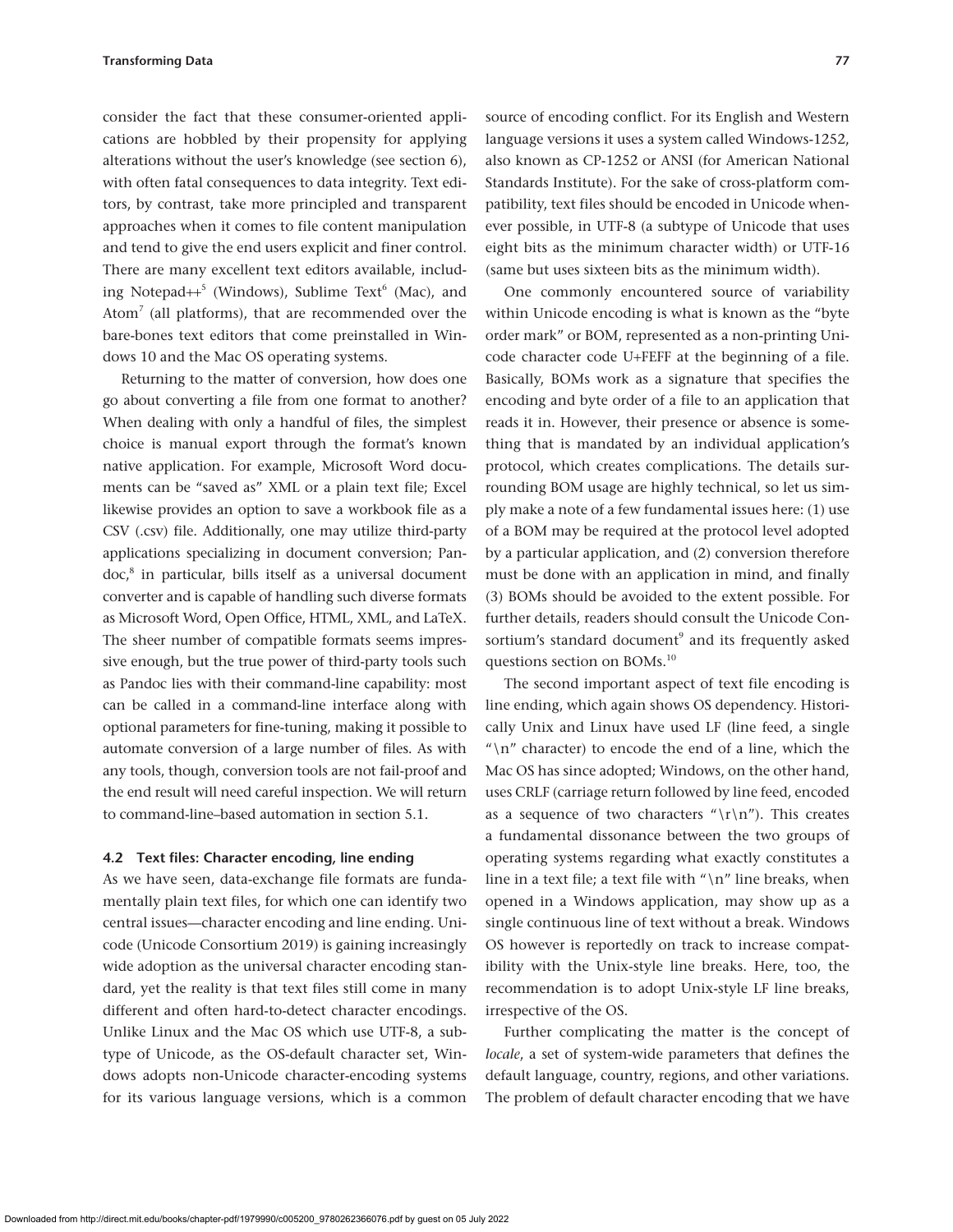discussed is closely related to locales, which follows from the OS's region and language setting. Importantly, applications depend on the locale setting when opening and interpreting a file, which then means that the same file, opened on different OSs or under different language versions of the same OS, may behave differently. Crucially, applications will also apply locale-specific settings when saving out files, which may lead to unwitting modifications of the fundamental characteristics such as line ending and character encoding. It is therefore imperative, especially in a collaborative environment, to be aware of and look for locale-induced problems.

Converting a text file to use a different character encoding or a different line ending is something that all text editors are equipped to handle. Figure 6.1 is a screenshot of Notepad++; through its "Encoding" menu, the text file currently in ANSI (i.e., Windows-1252) encoding can be converted to UTF-8. The line ending is currently set to Unix (LF) as shown in the bottom status bar, which can be converted via "Edit"  $\rightarrow$  "EOL Conversion" menu (EOL: end-of-line).

Beyond a single file, converting a folder full of text files is best handled through batch processing in a command-line environment. Popular tools specializing in these conversion tasks are Unix-native applications: once considered tools of the trade for those exclusively inhabiting the Unix/Linux world, their general availability has drastically expanded in recent years. These tools now come preinstalled or otherwise easily installable in the Mac OS; on the Windows side, the Git Bash package<sup>11</sup>

comes bundled with most popular Unix command-line tools. To name a few, dos2unix and its reverse unix2dos are used for line break conversion; iconv on the other hand is a venerable tool used for encoding conversion. The example command that follows converts an input file's content from (-f) the Windows-1252 encoding to (-t) UTF-8, the output stream of which is redirected into (>) a new file called outputfile.txt.

iconv -f windows-1252 -t utf-8 inputfile.txt > outputfile.txt

#### **4.3 File and directory operations**

A need for conversion often extends to multiple files, at times hundreds or even thousands of them, at which point automating the process through the command line becomes an absolute necessity. Figure 6.2 illustrates how the same operation using iconv is repeated on all text files (ending in .txt extension) in the directory, using the Bash shell's for loop syntax and variables. The converted files, bearing the original file name designated through the variable \$file, are saved in a new directory called converted.

This is an example of a relatively simple operation executed on the fly, but more complex tasks can be planned out and executed through the use of a shell script. Section 5.1 lists a few learning resources on the Bash shell and scripting.

More generally, reorganization of the entire file and directory structure of a data set will often involve command-line operations. File format conversion and



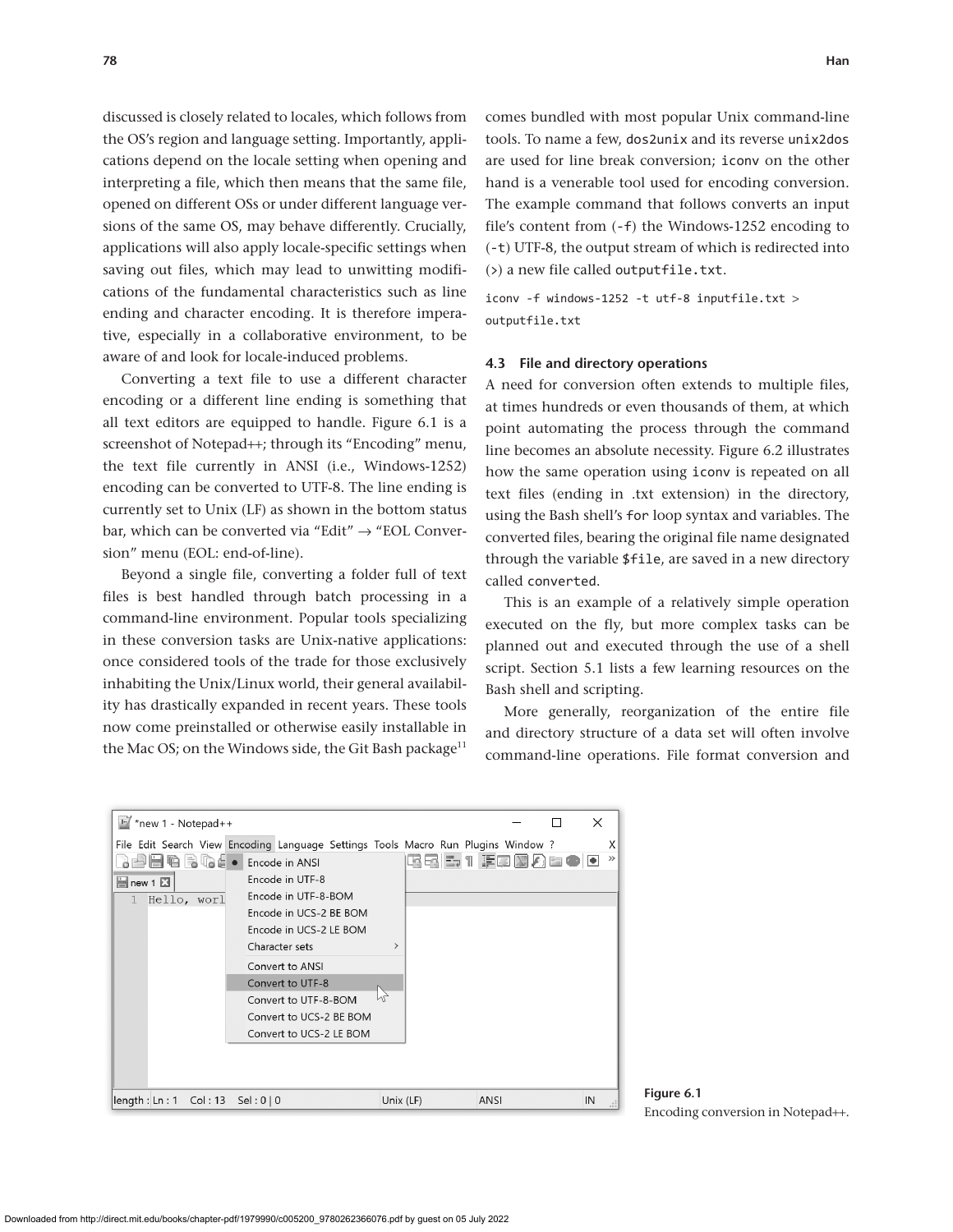```
MINGW64:/c/Users/narae/Documents/state_union
                                                                                          \Boxnarae@T480s MINGW64 ~/Documents/state_union
$ mkdir converted
narae@T480s MINGW64 ~/Documents/state_union
s<sub>1s</sub>1945-Truman.txt
                                        1975-Ford.txt
                      1961-Kennedy.txt
                                                           1989 - Rush.txtconverted/
1953-Eisenhower.txt
                      1963-Johnson.txt
                                        1978-Carter.txt
                                                          1993-Clinton.txt
                                                                               README
1954-Eisenhower.txt
                     1970-Nixon.txt
                                         1981-Reagan.txt
                                                          2001-GWBush-1.txt
narae@T480s MINGW64 ~/Documents/state_union
$ for file in *txt
  do
>iconv -f windows-1252 -t utf-8 $file > converted/$filedone
narae@T480s MINGW64 ~/Documents/state_union
$ 1s converted
1945-Truman.txt
                      1961-Kennedy.txt
                                         1975-Ford.txt
                                                           1989-Bush.txt
                                        1978-Carter.txt
1953-Eisenhower.txt
                     1963-Johnson.txt
                                                          1993-Clinton.txt
                     1970-Nixon.txt
1954-Eisenhower.txt
                                         1981-Reagan.txt
                                                          2001-GWBush-1.txt
```
#### **Figure 6.2**

Batch processing on multiple files through command line.

encoding conversion are two particularly common use cases. At other times, files may be joined, split up, grouped into new directories, and renamed. There are Unix tools specializing in such operations, which are typically coupled with a loop syntax available through popular shells such as Bash and Zsh. The Mac OS, based on Unix, supplies the command-line interface and both shells natively through its Terminal app. On the Windows side, the Bash shells and Unix tools are available through Windows Subsystem for  $Linux<sup>12</sup>$  and also Git Bash installation. See section 5.1 for details.

As briefly noted in section 3, reorganization of file and directory structure is often prompted by a deeper consideration surrounding the design of a data set. Folders, files, and text lines are largely platform-independent units of information storage and hence the primary device for imposing organization. An optimal setup therefore may see them aligned with discrete categories intrinsically present in a data set, with separate folders provisioned for salient top-level categories, and each text file or line of text corresponding to a single data sample, and so forth. Overhauling this alignment is a leading cause for undertaking file and directory restructuring. An archive of student writing samples that came as a single, long word-processed file is best split into multiple plain text files with a single file corresponding to a single writing sample. On the other hand, language samples from social media tend to be short with rich metadata therefore are best stored as a single file with

a tabulated format, with each line corresponding to a row entry.

How this overall alignment is configured has a fundamental impact on the constitution of a data set. The extent to which metadata should be encoded in the file and directory structure is in fact a design-critical issue. A flat directory with tens of thousands of unordered, poorly or inconsistently named files could use folder organization; conversely, excessive depth in directory hierarchy should be avoided, as deeply nested directories can be a hindrance to navigation. File names, on the other hand, are often co-opted to encode central parameters such as demographic information, a practice that can quickly become intractable. Given these considerations, beyond one or possibly two top-tier parameters, it is best to keep directory structures and file names simple and instead record metadata in a separate, tabulated documentation file, where each file name is listed with as many parameter attributes as there are without being bound by space concerns. Again, shuffling around these integral bits of information—extracting them from file and directory names; redirecting them into a new file; renaming, moving, and deleting files and directories are all tasks that are best automated through commandline operations and, needless to say, with utmost care.

#### **4.4 Data cleaning and normalization**

Data, especially if sourced from naturally occurring communication streams, is bound to be messy. It may contain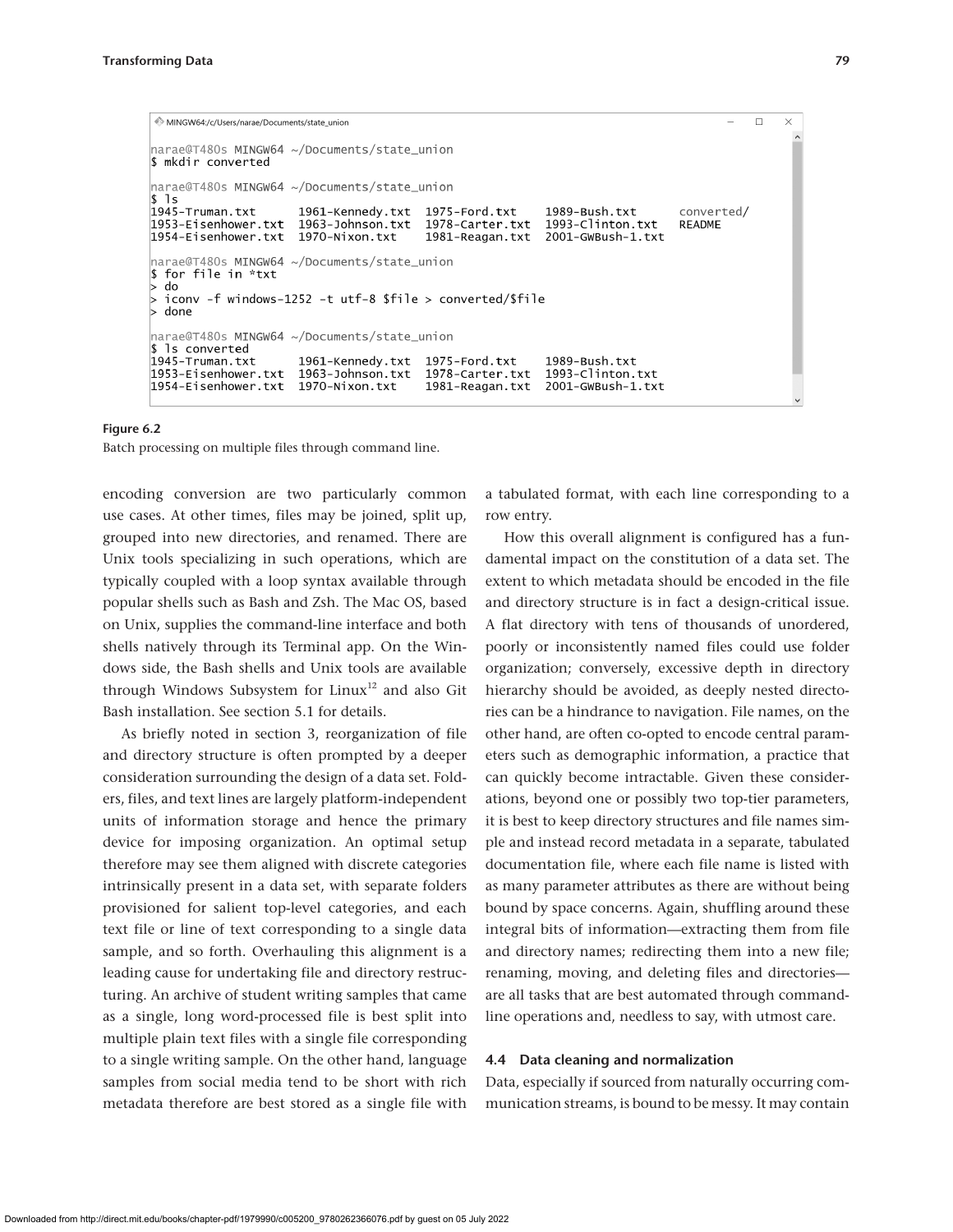irregularities that necessitate manual or automated correction. It may also contain a mass of irrelevant content that distracts from the intended purpose of the data set. Personal information may be present, which will require redaction and anonymization. Standardization and normalization steps will ensure consistent codification of attribute values. These tasks, especially if done through automated means, require methodical approaches as well as a tight control on quality. Inadequately executed data cleaning and reorganizing operations are a common source of data corruption.

The first type of data cleaning effort concerns culling of extraneous content. When data is first exported from the original source, it will likely contain an excess of extralinguistic information that might not provide much utility. For instance, surveys conducted through popular online platforms typically record entries such as Internet protocol addresses of respondents, time and duration of access, and more; they will then show up as columns when the survey data are exported as a spreadsheet form. When publishing these data alongside the research, it may be beneficial to drop such data fields and categories entirely, which not only addresses the privacy concern but also keeps the data content on point.

This type of categorical removal tends to be fairly straightforward, but more nuanced assessments are called for when deciding on inclusion or removal of data samples. With a set of thousands of essays submitted by students, some may be of questionable value. Should you be dropping writings that solely consist of "asdfasdfasdf"? How about one that simply reads "I don't know, this question is hard" or multiple copies submitted by a single author with only slight variation? Should you be dropping writings by respondents who skipped over a demographic background question? Furthermore, if handling a large data set, it will be impossible to manually inspect all data entries, which means one will then need to decide what criteria and computational means should be employed to precisely spot and filter out undesirable samples.

Additionally, data culling may be motivated by design considerations. For a data set aiming to focus on a few key parameters, dropping of certain samples may be justified if they are not a good fit in those regards. Likewise, if achieving a balance among certain parameter values is part of the design goals, a decision may be made to remove excess samples. In conducting these quota-based

removals, care must be taken to ward off selection bias by adopting randomization in the process.

Another chief motivation for data cleaning is normalization. Missing values are part of naturally occurring data and will call for a decision on their treatment: leaving as is, filling in with a default value, filling in through approximation, or dropping of samples are possible choices. Validation of data values is another critical step: what is presumed to be a closed set of values is often not, which will then require correction. For instance, when you have part-of-speech tagged text data, it may be entirely possible for invalid tags to be present; they can only be discovered via a data set–wide validation, which involves rounding up all tags and reducing them into a unique set. User-reported values present yet another challenge. A data column that contains information on a language user's first language, if self-reported, will contain an unruly set of string values ranging from, say, "Sinhalese," "sinhala," "Sinhala language," "Sinhales [*sic*] and Tamil," which will need to be interpreted and then mapped onto unique, closed-set values, such as the International Organization for Standardization's ISO 639 language code *si* or *sin*, and in the last case possibly *sin;tam*.

In some other instances, contextually dependent data may be converted into related yet more readily usable values. For example, survey data may only include information on respondents' birth year; it may be advantageous to covert the information into their age at the time of data collection and, depending on the purpose of the data, even be necessary to bin the age values into a few key groups. It is also common for a data set to start with certain categorical values encoded in communityinternal shorthand, which may benefit from remapping into a more universally interpretable system of representation before publication.

Lastly, anonymization is often a crucial step before publication. Personal names, user identifications and e-mails are all sensitive information that needs to be redacted. User identifications are typically used as a record identifier, which will then need to be replaced across the data set with randomly generated unique identifiers. Intext mentions of personal names and email addresses will need to be identified and then replaced by a designated placeholder. Correctly identifying all instances, however, will be a challenge, because these are typically an open set; such operations are therefore undertaken by use of pattern matching via regular expressions or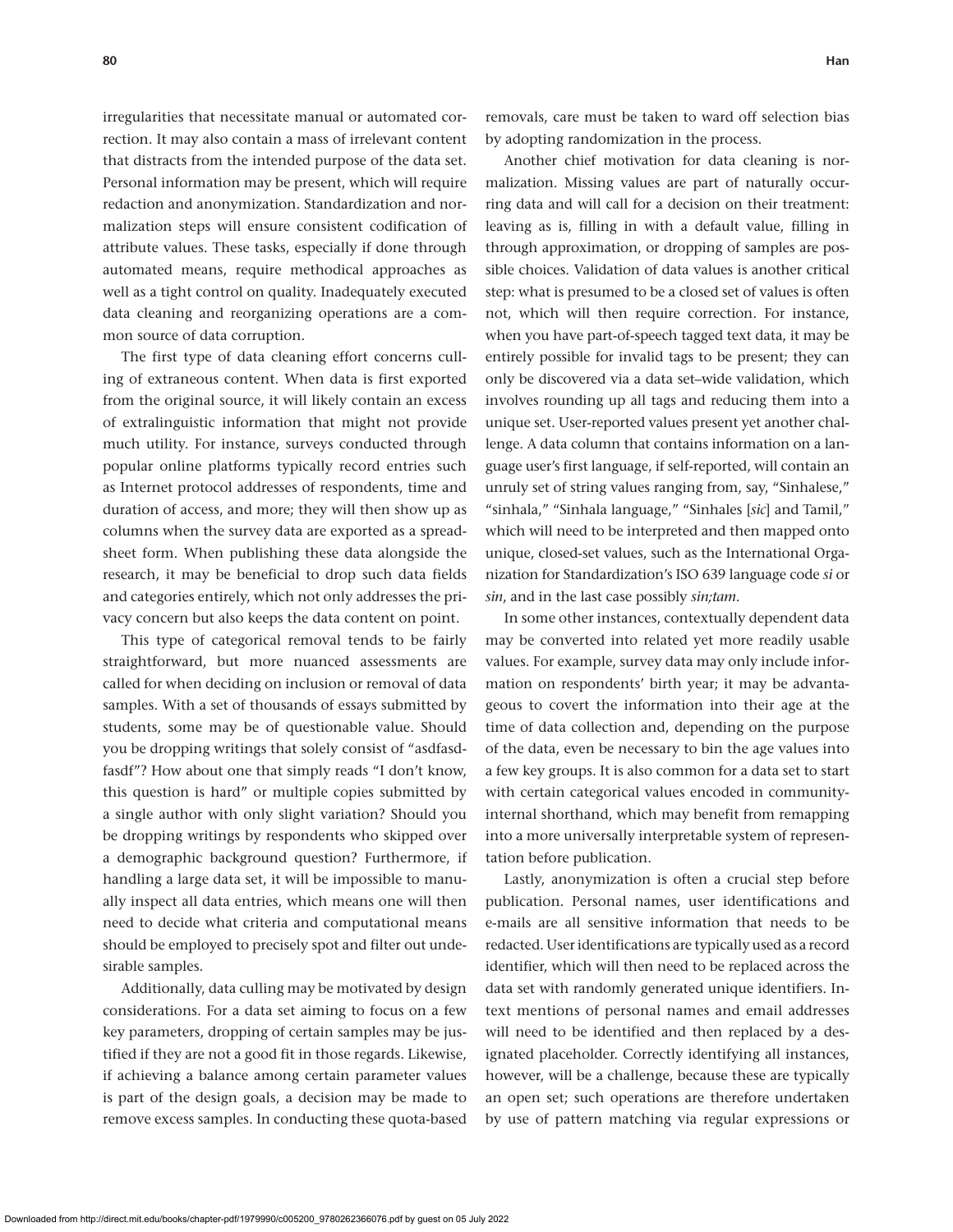off-the-shelf natural language processing (NLP) applications capable of named entity recognition.

All in all, data cleaning and normalization are no doubt the most underrated aspects of data-side work: they routinely reveal themselves to be more complex and more time- and effort-intensive than one would initially anticipate. At the same time, the payout of good, quality work tends to remain largely invisible—people rarely take time to appreciate a data set on its cleanliness and thoughtful construction—while the stakes of data corruption and data loss are high. Another related paradox is that the tasks involved are viewed as grunt work, yet executing them right will require considerable experience and high levels of technical sophistication. It is therefore not uncommon to encounter cases of time-strapped faculty members coming to regret tasking undergraduate research assistants with data-cleaning work, because they end up spending more time either teaching the students the processes or tracking down and fixing their mistakes.

Despite these challenges, or perhaps because of them, the importance of getting these steps right cannot be emphasized enough. The creators of a data set, with access to the full context surrounding its origin, are in the best position to apply informed interpretation and bring order to the data in the way that minimizes loss of meaningful distinctions. Publishing insufficiently cleaned or normalized data in turn has many negative consequences: it creates unnecessary duplication of efforts on the part of individual end users; without access to the full context, users run the risk of arriving at an incorrect interpretation; and research founded on disparate postprocessing treatments will be neither readily comparable nor easily reproducible.<sup>13</sup>

Lastly on the tools side, cleaning operations on a handful of data files may be accomplished manually via software platforms that are native to the data format. For example, Microsoft Excel can handle pruning of columns or simple remapping of values in tabular data; text editor programs such as Notepad++ and Atom all come with find-and-replace functions that can even work on user-supplied regular expression patterns. With a larger data set, and with more complex data cleaning tasks, it becomes necessary to bring in more comprehensive computational tools such as command-line scripting, Python, and R. On these platforms, a user can conduct a full range of data inspection—sampling, probing, compiling descriptive statistics, rounding up attribute values—all the

while diligently checking for anomalies. Then, custom functions can be defined that will target particular values, patterns, or constructions and produce transformed values, which then can be applied to the underlying data to obtain a transformed output. This sort of bulk transformation however is powerful and is all too frequently a source of data corruption. We will return to this topic in section 6.2.

# **4.5 Synthesis, merging, text processing**

This section covers processes by which new information is added into a data set. There are two main modes: first, pulling from additional data sources and merging in relevant bits of data points, and second, augmenting text content with interpretive knowledge such as word tokens and parts of speech often through the use of popular NLP applications.

Augmenting your data with additional information available from a published source can aid discovery and enhance its value for the research community. For example, if you have collected an archive of geotagged Tweets, correlating the geotags with zip code and further the location's demographic makeup may provide a key insight for sociolinguistic studies. In text data, marking individual words with their frequency ranking from a published corpus will likewise prove useful. These are all instances of merging information from an external source. There are a few important considerations.

First, external data may contain inaccuracies or spurious entries that could then become a permanent part of your data set. In a memorable episode in my own research group, tokens of *also* were found to have *conjurer* listed as the lemma in our augmented data set; an investigation tracked down the source as the single errant line in the popular Someya lemma list<sup>14</sup> seen in figure 6.3.

This anecdote illustrates perils of blindly trusting external data; one must always carefully vet their sources and then scrutinize the end result of incorporation.

Second, merging from external sources is rarely a problem-free, one-step procedure and will require some, often extensive, measure of postprocessing. Examples include cases that are not covered by the external data source, subtle categorical mismatches and inconsistencies, and edge cases. They will need to be resolved in some way with clear documentation. The quality of attention paid in this postprocessing stage often makes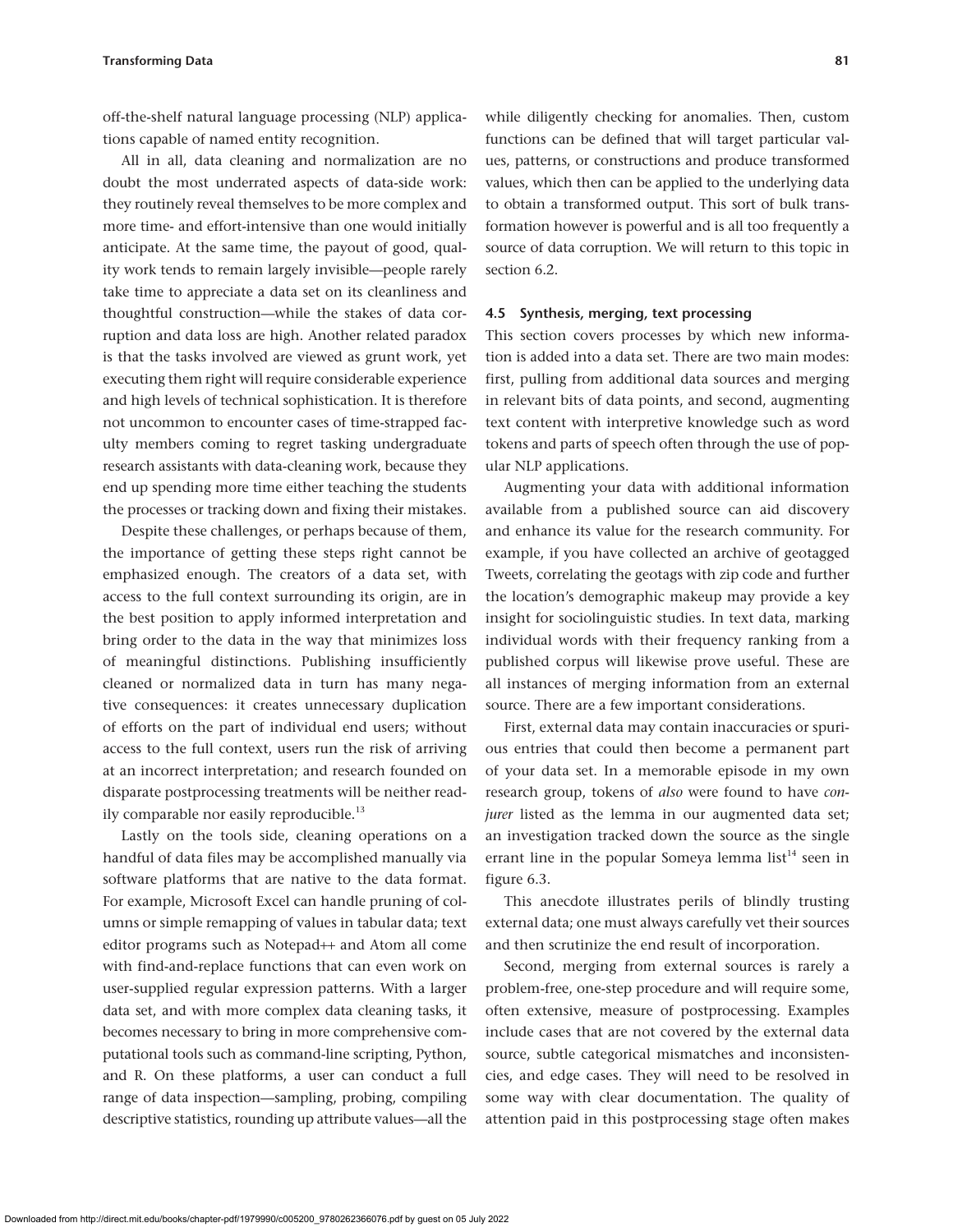```
2626 conifer -> conifers
2627 conjecture -> conjectures, conjecturing, conjectured
2628 conjunction \rightarrow conjunctions
2629 conjure \rightarrow conjures, conjuring, conjured
2630 conjurer -> conjurers, also, spelled
2631 conk -> conks, conking, conked
```
## **Figure 6.3**

An illustration of an error lurking in a widely used external data source.

or breaks the usefulness of the knowledge being added. Lastly, if publication of your data set is the ultimate goal, special attention needs to be paid to the copyright and licensing of the external data set, as they may have an implication on the publication of the incorporated data portions (see Collister, chapter 9, this volume).

Beyond merging from a static data resource, adding basic types of linguistic interpretation obtained through the use of text processing applications is another way of augmenting textual data. Sentence-level or word-level tokenization, lemmatization, and part-of-speech tagging are among popular steps (Lu 2014). Certain languages have a fairly well-established tokenization and part-ofspeech conventions adopted by scholarly communities, which tend to coincide with the availability of NLP tools that are known to produce highly accurate automated output. The level of accuracy will vary depending on the task at hand: for English, word tokenization is something that is typically done in a deterministic fashion with high regularity and accuracy, while part-of-speech tagging accuracy currently tops out at  $97.85\%$ ,<sup>15</sup> which some may argue crosses the threshold of being good enough to replace human annotation whose reported interannotator agreement rate is around 97% (Manning 2011).

But are these reported figures truly representative? With the exception of tokenization for certain languages, virtually every modern NLP tool is based on stochastic models trained and evaluated on the same pool of often highly homogeneous text; the reported performance figure is therefore liable to drop, sometimes significantly, when applied to out-of-domain text. Consequently, rather than taking a reported performance figure at face value, researchers would do well to conduct their own evaluation of how an NLP tool actually fares on their own text. This can be achieved by manually inspecting a small sample portion of the processed output. Additionally, conducting an output-wide sweep will help discover data-specific

weak spots that the application is particularly ill-equipped to handle, which then can be fixed through postprocessing. In other words, in augmenting data through the use of NLP applications the same set of considerations apply as before, which is to thoroughly test the resource itself and be prepared to apply rigorous postprocessing and correction. Omitting these steps will invariably lead to noisy output that adds little value, or worse, a layer of interpreted linguistic knowledge whose lack of reliability ends up weakening subsequent linguistic research founded on it.

If these were the stakes, why go to the trouble of creating these new interpreted layers and publishing them? There are many benefits. First of all, certain earlier text processing tasks in the pipeline such as tokenization are viewed as essential: a running piece of raw text is nothing but a sequence of characters, and breaking it down into discrete sentences and/or word tokens is considered a foundational early step on which all later, higher-level linguistic inquiries will rest. A layer of word tokens published along with the original, raw text will therefore not only save time on the part of end users but also ensure all subsequent linguistic analyses build on common ground. All in all, a layer of automatically generated linguistic interpretation can be a true value-add when the output quality is sufficiently high, results are vetted through validation, and anomalies are corrected through postprocessing to the extent possible. One final and critical requirement: the entire process and the evaluation outcome must be clearly documented, so that future users of the data set can make informed decisions.

#### **4.6 Manual annotation**

The need for manual annotation arises in a couple of different settings. First, data samples collected for a personal research project may require further linguistic interpretation in the form of categorical judgment. For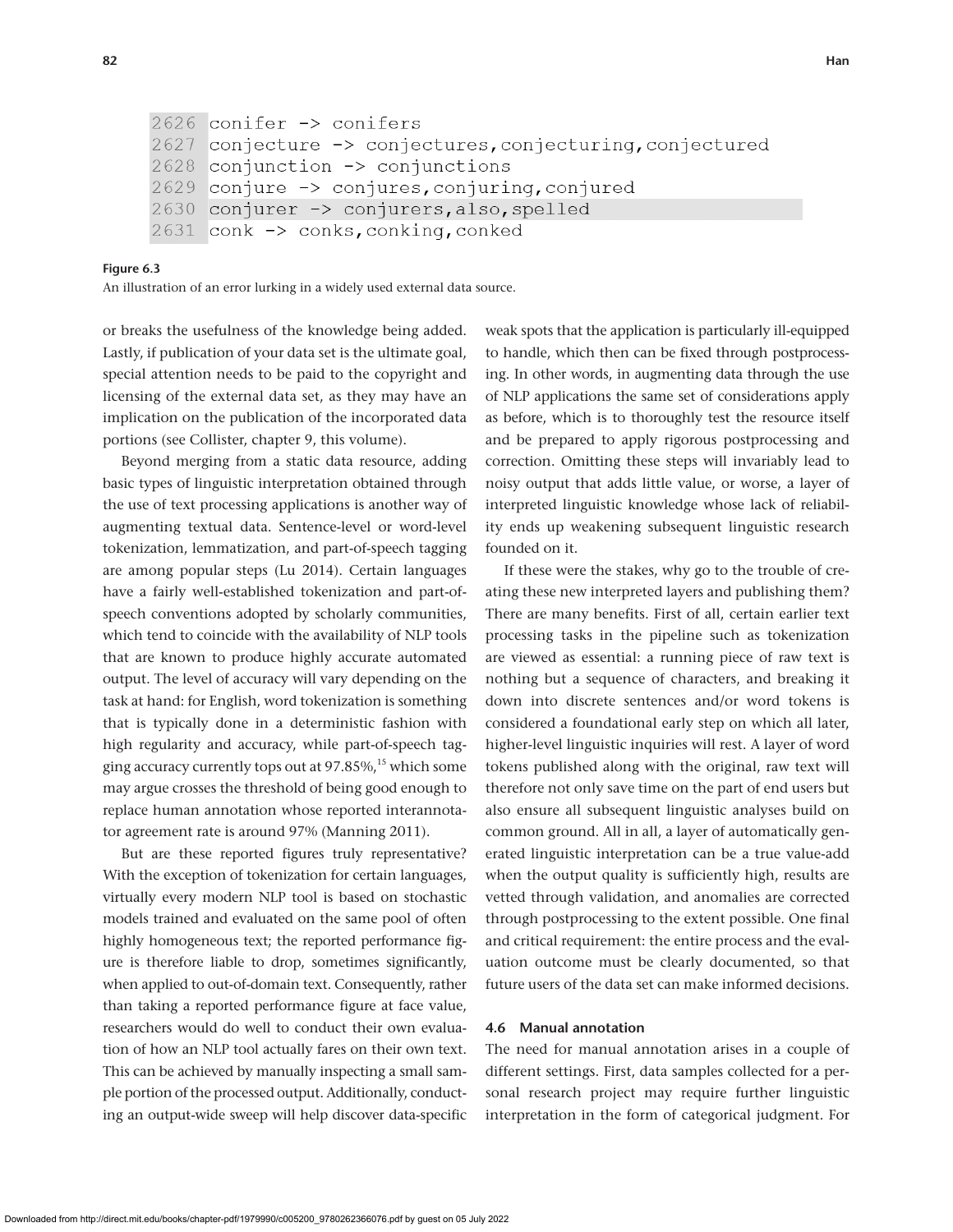example, sentence elicitations may need to be supplemented by a judgment on the speech act they encode. This type of annotation effort is referred to as *coding* in some research communities and is typically undertaken on a small scale by the individual researcher who is the creator and end user of the produced linguistic interpretation. A second scenario is more institutional: a manual annotation project is undertaken with an express purpose of building and publishing a large-scale linguistic data set. This type of institutional annotation project typically involves a team of linguists who may take on varying roles, a system of quality-checking in place for interannotator agreement, creation of annotation guidelines, a managed project plan and a budget, and a specialized annotation software platform. In either scenario, the process leads to *creation* of linguistic data, rather than transformation thereof, and therefore is outside of the scope of this chapter. Interested readers should consult Ide and Pustejovsky (2017).

#### **5 Essential tools**

This section provides an overview of essential tools that are commonly employed in data transformation projects. Perhaps unsurprisingly, they comprise core computational skill sets as well as the platforms popularized by the recently emerging field of data science.

#### **5.1 Command-line tools**

As illustrated throughout this chapter, command-line Unix utilities are essential in facilitating automation of certain transformation tasks, especially those that involve format conversion operations. They are readily available on a Mac OS: the Mac OS is based on Unix and thusly supplies the command-line interface and the Bash shell (lately the Z shell) natively through its Terminal app. On the Windows side, its native command-line environment called Command Prompt is entirely separate from the Unix-based suite of tools. However, recent developments have made Unix tools easily accessible in the Microsoft Windows platform. First, Windows 10 now lets users install and run a copy of Linux natively within Windows via Windows Subsystem for Linux. Second, Git's Windows installation includes Git Bash, a Bash command-line emulation layer, as well as most of the popular Unix command-line tools we have seen previously; this path comes with a minimal overhead

and therefore is highly recommended for beginners and experienced users alike. Additionally, there are a number of non-Unix applications that are nevertheless designed to be used in a command-line environment such as Pandoc and, on the speech file side, SoX.<sup>16</sup>

Making the leap from the familiar graphical user interface into a command-line environment can be disorienting, but there are an ever-increasing number of learning resources online: The Unix Shell by Software Carpentry<sup>17</sup> (Devenyi et al. 2019) is particularly well received. Lu (2014) has an excellent chapter on how to process text in the command-line interface with detailed illustration and use cases tailored specifically for corpus linguistic research. Poser (2018) has been maintaining an extensive list of computational resources useful for linguistic research, which is found online.<sup>18</sup>

#### **5.2 End-to-end processing tools**

Operations that reach deep into the content of data, such as data cleaning, merging, and text processing, are best approached by enlisting more versatile computational tools such as Python and R. Python is a generalpurpose programming language that has recently become the dominant platform of choice in NLP and, more broadly, artificial intelligence. R on the other hand has been a tool of choice for statistics-oriented research that has gained a wide adoption among linguists. They are capable of directly handling common formats such as HTML/XML, CSV, SQL, JSON, and even PDFs. Each boasts a large user base, active development communities, and open-source libraries for essential text transformation tasks. Python in particular was aided by a prominent library called Natural Language Toolkit (Bird, Loper, & Klein 2009) in emerging as the dominant platform for conducting primary text processing steps such as tokenization and part-of-speech tagging. The recent rise of the Pandas library has reinforced Python's handling of tabular data, traditionally a stronghold of R. Many text processing operations are also available in R through its open-source libraries. Using these programming languages, data transformation can be conducted in a streamlined, end-to-end workflow while maintaining a finer control over the outcome of each processing step.

#### **5.3 Version control and documentation**

If there is one cardinal rule in data manipulation, it is that every transformation step must be reversible. Version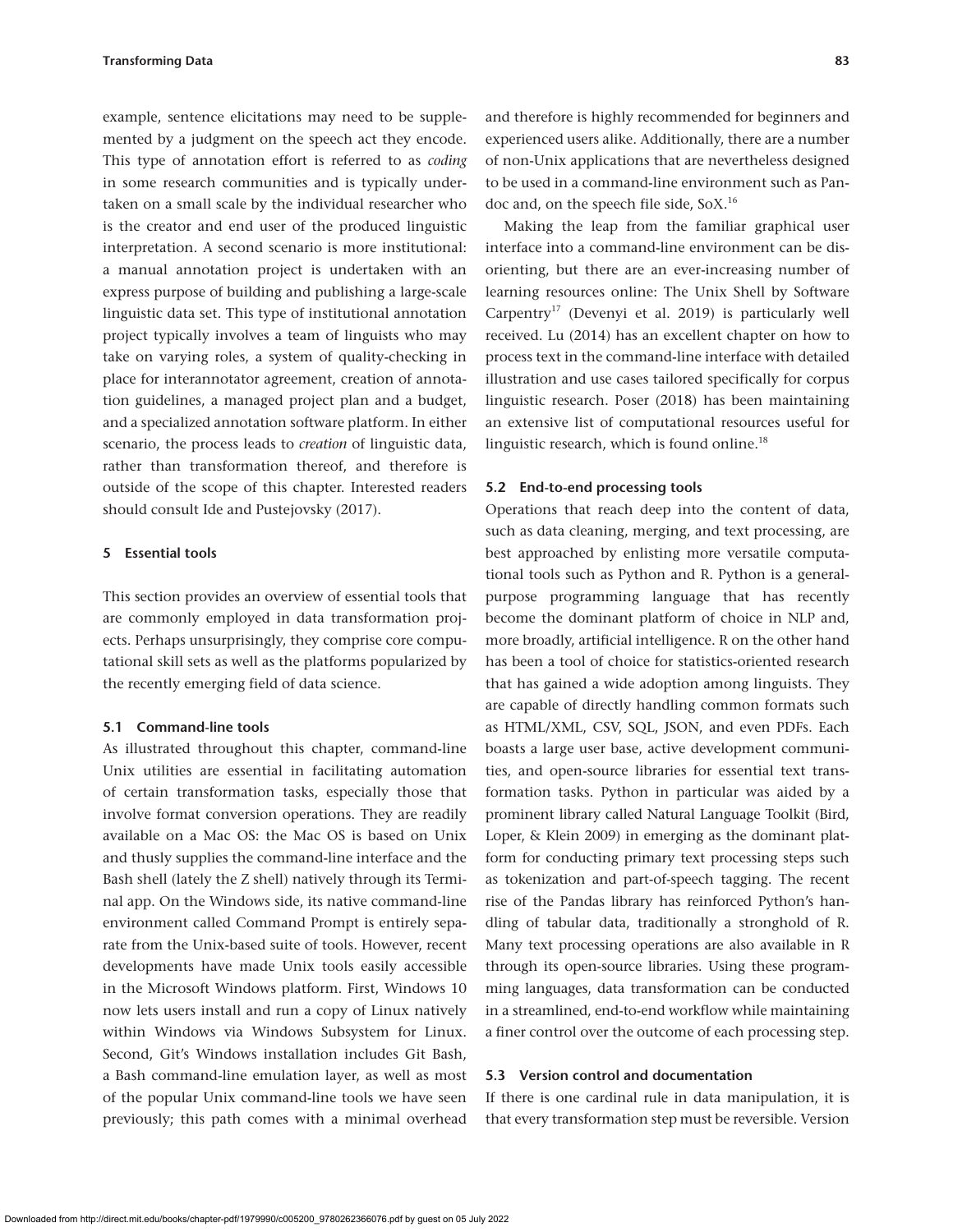control systems are indispensable in this regard: they serve as your safeguard for recovery as well as a powerful tool for managing the entire data processing pipeline while keeping a bird's-eye view over the history of a transformation cycle. Initially designed as a system for administering software development, version control systems have since emerged as a principal tool of trade for data practitioners. The most popular platform by far is  $\mathrm{Git}^{19}$  an open-source project that is seeing universal adoption. In a personal project, it operates as a pure versioning system on a folder and its file content, called *repository*. In a multiuser project, Git additionally acts as a collaboration platform, as it offers solutions for managing file contents contributed by multiple users. Git forces users to structure development of a project into a succession of version commits, while providing tools to navigate and document changes throughout the version history. Becoming a successful user of Git entails breaking from one's old ingrained work habits and adopting an entirely new mindset on managing a project.

Extending Git's core capability is GitHub, $^{20}$  a popular repository hosting service. Keeping an online copy of a repository as the master copy serves multiple purposes: first is a data backup, and the second is a venue for publication. Lately, data development efforts as well as their resulting data sets are publicly hosted and distributed on GitHub. Data-focused research is increasingly finding a public-facing project home on GitHub, as do research projects small and large, including those that draw participants from across the globe. One such example is the Universal Dependencies Project<sup>21</sup> (Nivre et al. 2017), whose aim is to construct a data set of massively crosslinguistic syntactic annotation: it has over two hundred contributors producing more than one hundred treebanks in over seventy languages. In this connected era of the Internet, running a data-focused project out of GitHub is becoming a primary vehicle for keeping up the visibility of its public profile.

#### **6 Guarding against data corruption**

When operating on data, it is all too easy for unintended errors to slip in. Instances of data corruption lead to a waste of valuable time and resources required for correction. Worse yet, they may go unnoticed for a long period of time; a belated discovery may threaten to invalidate research findings that have been produced since. Having a versioning system in place is an absolute minimum that will enable recovery, but this is helpful only in the event when an error gets discovered and does so before its publication. Prevention of corruption in the first place is therefore paramount. This section covers common pitfalls and recommended strategies for combating the threat of corruption and ensuring integrity of data.

#### **6.1 Accidental corruption: Humans and applications**

One of the common sources of data corruption has to do with the realities of modern computing: textual data displayed for the human eye within a given software platform is fundamentally a rendered view. What looks like an ordinary stretch of text may be hiding invisible control characters and formatting-related tags, which may then get copied along with the genuine text content when an unsuspecting researcher goes for copyand-paste. In addition, two characters that look alike to the naked eye may in fact be two entirely different ones, which then introduces a spurious distinction. Case in point: an ill-considered copy-paste job may introduce *co—worker* as a token that will then be interpreted by text processing tools as entirely distinct from *co-worker*.

Another, related, danger comes from the fact that software platforms will invariably apply their own rendering and transformation in the course of opening a file, which then may inadvertently be saved out, overwriting the original. Microsoft Word's conversion of plain ASCII quotation markers (") into *smart* quotes ("or") is a well-known issue; opening a CSV file in Python's Pandas library may convert integer values (e.g., 1, 2, 3) into real-valued ones (e.g., 1.0, 2.0, 3.0) unless proper configuration is specified. Pandas also may apply its own conversion: on the Windows platform, it is known to auto-convert Unix-style line ending "\n" into Windowsstyle " $\rceil \rceil \rceil$ " when dealing with textual data types. Your copy of Excel, unless it was patched in recent months, may insert an invisible character "\uFEFF" at the beginning of a CSV file as a BOM. The list goes on.

Human error is another common cause. An errant keystroke slipping into a data file is distressingly easy, so is replacing or deleting a file copy entirely. A vital practice in this regard is establishing an operating procedure for *viewing* file content as entirely separate from one for *editing*. The moment you open up a data file in edit-enabled applications such as Microsoft Word, Excel, and even text editor programs, you risk unintentionally modifying the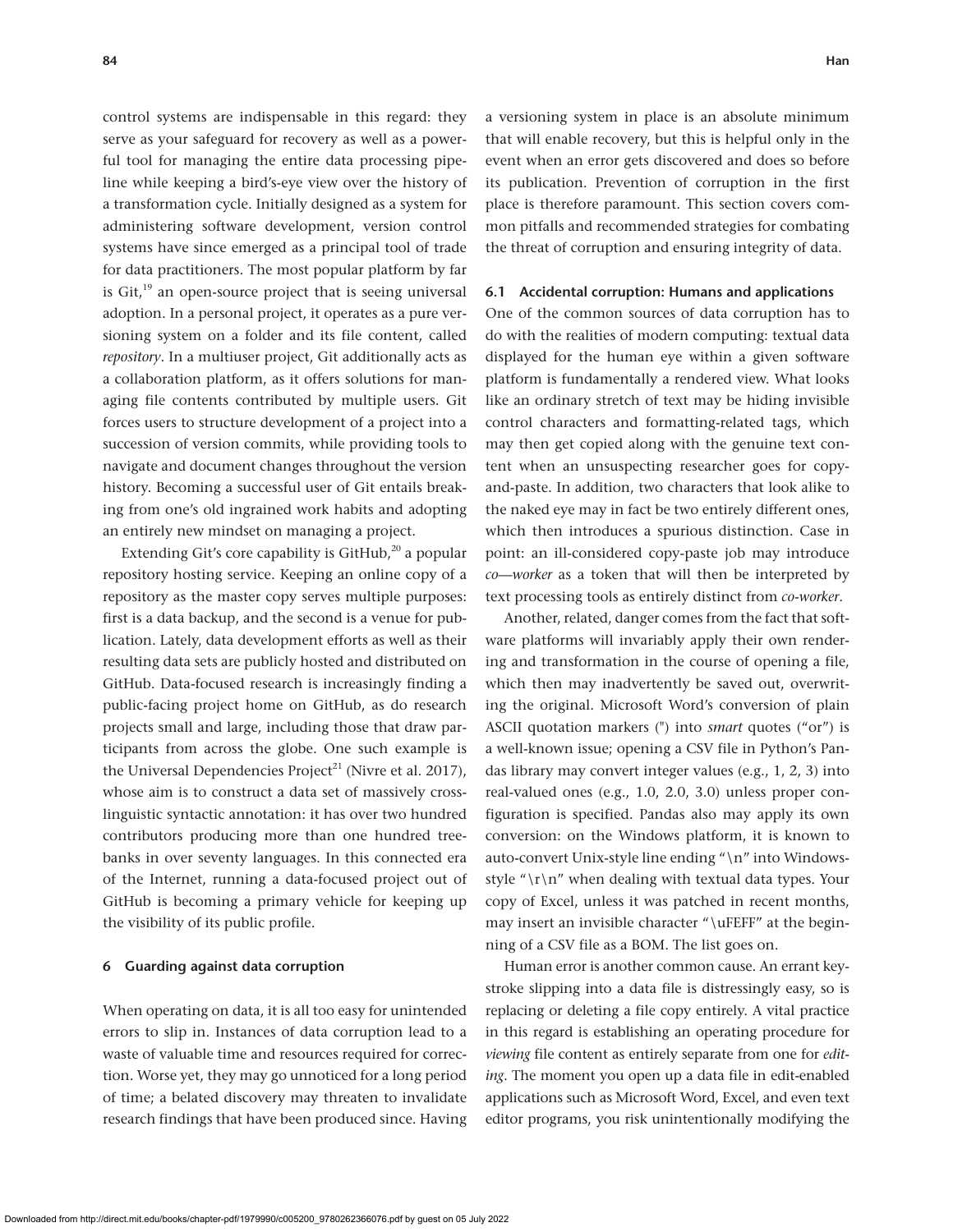data. Many text-based data formats such as plain text (.txt extension), CSV, and HTML can be opened through popular browsers such as Chrome and Safari, which limit users to the viewing mode. The command-line interface also offers a good mode of operation for viewing and exploring data content. Interacting with text data in a command-line environment through standard Unix tools such as less, cat, grep, and other input/output piping methods will afford the user an added benefit: the power to sift through large quantities of data on the fly.

# **6.2 Corruption introduced during transformation operations**

The last source of corruption is arguably the most intractable: inadequately managed data transformation efforts conducted on a mass scale. For example, an operation that is meant to anonymize personal names in a corpus may end up overapplying and removing homonymous words such as *April*, *frank*, and *park* across the board. Moreover, insufficiently restricted conversion rules may end up matching strings mid-word, changing, say, "Parking is a problem" into "<ANONYMOUS\_NAME>ing is a problem." These are essentially a transformation operation applying where it should not, that is, a case of poor *precision*. These examples may seem contrived, but linguists, many of whom by training tend to focus on salient linguistic exemplars, are liable to underestimate the long tails of edge cases that make up a huge bulk in naturally occurring language data. To make matters worse, the sheer volume of data that likely had necessitated these automations would rule out manual inspection of the output and may ultimately lead to unexpected errors going undiscovered.

If regulating a vast number of positive hits is a difficult task, harder still is keeping tabs on a transformation operation failing to apply where it should, which is a matter of *recall*. When a transformation does not apply across the board to all intended targets, this too can be seen as type of data corruption, as the end result is unevenly applied transformation and therefore increased noise in the data. Going back to the anonymization example, in a vast amount of text data, how does one make sure that all personal names have been correctly detected? There is no easy and sure-fire way to ensure this, especially if the text contains non-standard capitalization and other irregularities.

The only defense against transformation-induced data corruption is a practice of rigorous postevaluation.

The effect of a given transformation operation may not be vetted individually across all instances, but as a principle a methodical probing procedure should be put in place that rounds up frequent transformation cases along with some spot-checks performed on edge cases. An experienced practitioner of data manipulation will know to devise a comprehensive set of test cases that is intended to keep both the precision and recall of the transformation close to 100%, which then should be supplemented by exhaustive testing on the output. In addition, the practice of sustained monitoring through routine exploratory data analysis goes a long way: compiling data set–wide statistics on several key data points and actively monitoring them will help expose any anomalies that were introduced via an earlier processing step.

Lastly but most importantly: documentation is key. All aspects of a transformation task—the application, function, or code that was used; the target and its scope; expected and actual outcomes; quality control steps taken; postprocessing steps taken; and everything else should be noted and recorded as part of a version control history. This is not only an instrument for troubleshooting any case of corruption discovered down the line but also a way of inculcating sound working habits in the daily workflow of a data practitioner. Eventually, the key details of the transformation operations should accompany the data set at the time of publication.

#### **6.3 Warding off corruption: Summary of strategies**

To sum up, this is a list of ground principles for warding off data corruption.

- 1. A version control system enables recovery and therefore is an absolute necessity.
- 2. Data corruption instances tend to escape immediate notice; prevention therefore is paramount.
- 3. Understand that all software platforms apply their own rendering and transformation to data files they open; each additional application in a work pipeline will introduce another risk factor that will have to be managed.
- 4. Beware of what is visible within an application's view; underlying code representation may be entirely different or hiding extraneous code bits.
- 5. Stem off accidental modification by separating file viewing methods from editing procedures.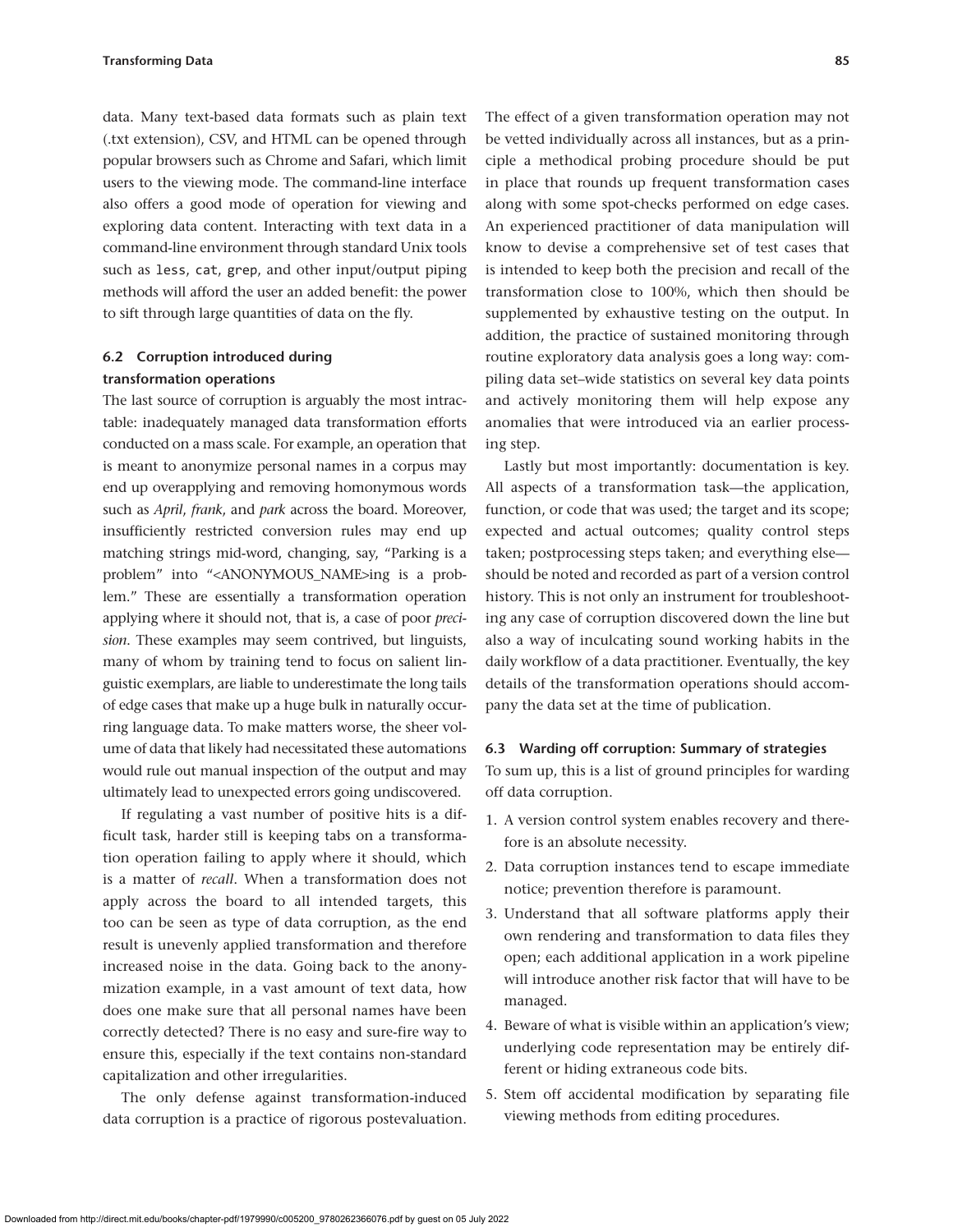- 6. Mass transformation operations, especially those based on pattern-matching, should be executed with care, with a tight control on both precision and recall.
- 7. Every transformation operation should be accompanied by methodical postevaluation as well as spot-checks.
- 8. Employ exploratory data analysis at regular intervals to ensure integrity of your data as they move through each stage of transformation.
- 9. Keep meticulous documentation of these processing steps.

#### **7 Conclusion**

Transforming data is often necessary and crucial part of a data workflow, either in a personal research context or in a more concerted data set production effort. As data proliferate in our daily lives, linguists have access to evergrowing volumes of text whose transformation must rely on automation and computational tools. Transforming data at these elevated scales brings the risk of data corruption, which can be contained through adoption of rigorous data practices with an emphasis on quality control. All in all, there is an art to transforming data, which comprises specific skill sets as well as work habits and practices that could take years to develop. Fortunately, educational opportunities on computational and data-science methods have become abundant as of late: linguists who set their eyes on data-centric research should not delay their training.

#### **Notes**

1. Thieberger and Berez (2012) present a comprehensive overview of linguistic data management from the perspective of documentary linguistics.

2. Wikipedia.org [\(https://en.wikipedia.org/wiki/Data\\_science,](https://en.wikipedia.org/wiki/Data_science) accessed November 19, 2019) defines *data science* as "a multidisciplinary field that uses scientific methods, processes, algorithms and systems to extract knowledge and insights from structured and unstructured data."

3. Detailed information on these file formats are presented in section 4.1.

4. An example: a lexical resource may utilize italics or boldface to mark a token as the citation form, head word, and so forth. Transformation to plain text will erase all such meaningful distinctions; a markup text format, such as HTML or XML, that can store stylistic information therefore will be a better candidate as the new format.

- 5. [https://notepad-plus-plus.org/.](https://notepad-plus-plus.org/)
- 6. [https://www.sublimetext.com/.](https://www.sublimetext.com/)
- 7. <https://atom.io/>.
- 8. [https://pandoc.org/.](https://pandoc.org/)

9. http://www .unicode .org /versions [/Unicode12](http://www.unicode.org/versions/Unicode12.0.0/UnicodeStandard-12.0.pdf) .0 .0 [/UnicodeStandard-12.0.pdf.](http://www.unicode.org/versions/Unicode12.0.0/UnicodeStandard-12.0.pdf)

- 10. [https://unicode.org/faq/utf\\_bom.html#BOM.](https://unicode.org/faq/utf_bom.html#BOM)
- 11. [https://gitforwindows.org/.](https://gitforwindows.org/)
- 12. [https://docs.microsoft.com/en-us/windows/wsl/about.](https://docs.microsoft.com/en-us/windows/wsl/about)

13. Increasingly, concerted efforts are being made in the linguistics community with the aim to promote recognition of data creation and publication work as an important part of scholarship. Alperin et al. (chapter 13, this volume) make a case, as do Champieux and Coates (chapter 12, this volume).

14. Available at [https://www.laurenceanthony.net/software](https://www.laurenceanthony.net/software/antconc/) [/antconc/.](https://www.laurenceanthony.net/software/antconc/)

15. Akbik, Blythe, and Vollgraf (2018), according to [https://](https://aclweb.org/aclwiki/POS_Tagging_(State_of_the_art) [aclweb.org/aclwiki/POS\\_Tagging\\_\(State\\_of\\_the\\_art\)](https://aclweb.org/aclwiki/POS_Tagging_(State_of_the_art).

- 16. [http://sox.sourceforge.net/.](http://sox.sourceforge.net/)
- 17. <https://swcarpentry.github.io/shell-novice/>.

18. [http://billposer.org/Linguistics/Computation/Resources](http://billposer.org/Linguistics/Computation/Resources.html) [.html](http://billposer.org/Linguistics/Computation/Resources.html).

- 19. [https://git-scm.com/.](https://git-scm.com/)
- 20. <https://github.com>.

21. [https://universaldependencies.org/,](https://universaldependencies.org/) GitHub home at [https://](https://github.com/UniversalDependencies) [github.com/UniversalDependencies](https://github.com/UniversalDependencies).

#### **References**

Akbik, Alan, Duncan Blythe, and Roland Vollgraf. 2018. Contextual string embeddings for sequence labeling. In *Proceedings of the 27th International Conference on Computational Linguistics*, 1638–1629.

Austin, Peter K. 2006. Data and language documentation. In *Essentials of Language Documentation*, ed. Jost Gippert, Nikolaus Himmelmann, and Ulrike Mosel, 87–112. Berlin: Mouton de Gruyter.

Bird, Steven, Edward Loper, and Ewan Klein. 2009. *Natural Language Processing with Python*. Sebastopol, CA: O'Reilly Media.

Bird, Steven, and Gary Simmons. 2003. Seven dimensions of portability for language documentation and description. *Language* 79:557–582.

Corti, Louise, Veerle Van den Eynden, Libby Bishop, and Matthew Woollard. 2019. *Managing and Sharing Research Data: A Guide to Good Practice*. London: Sage.